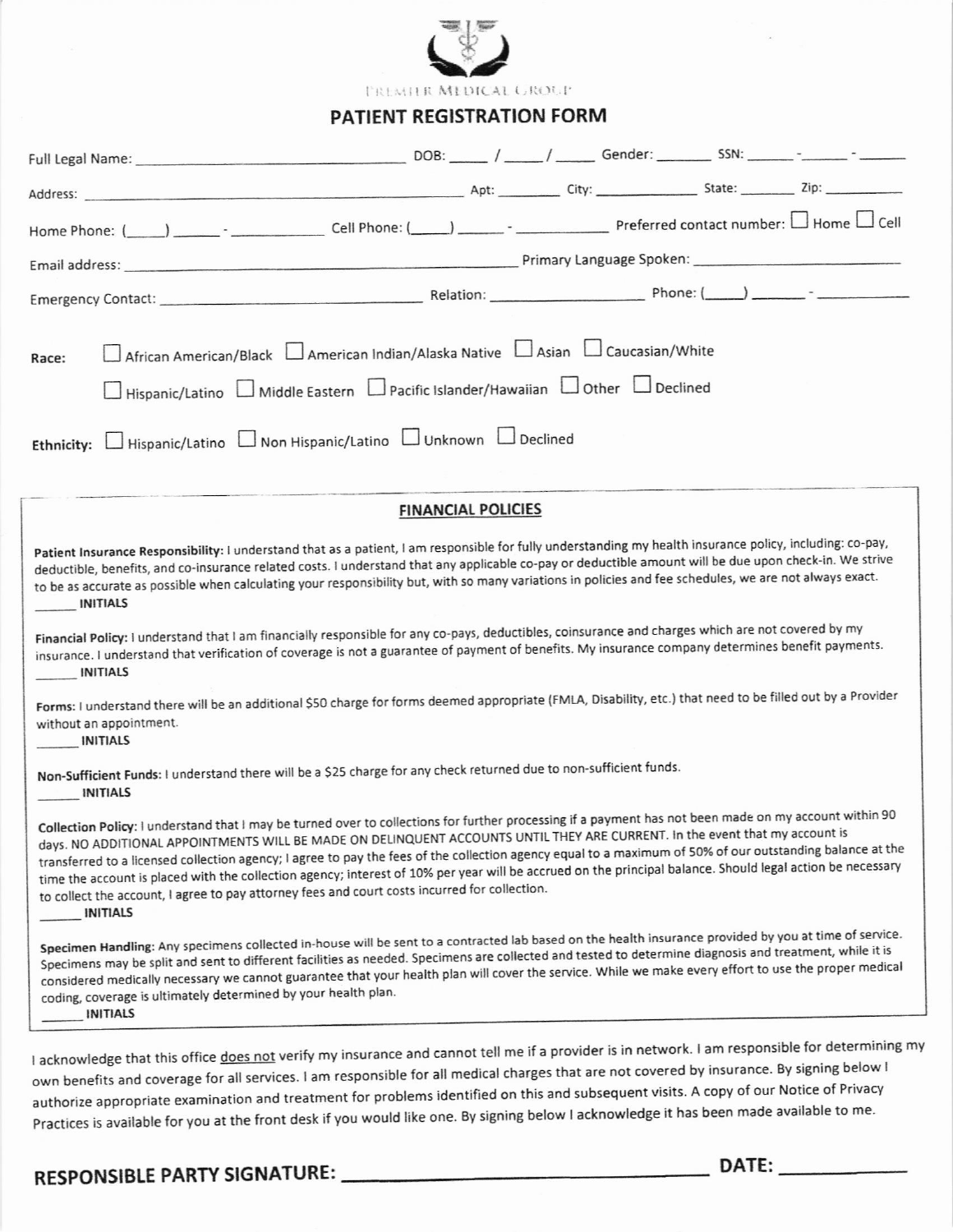

### Robert J. Bloomberg, MD

lnternal Medicine 63o1 S. Mcclintock Dr, suite 201 Tempe, Arizona 85283 Telephone (480) 838-3100 Fax (48o) 838-3902

## Medical Information Release Form

Name

Date of Birth /

### Release of lnformation

 $\begin{bmatrix} \end{bmatrix}$ <sup>I</sup>authorize the release of information including the diagnosis, records, examination rendered to me and claims information. This information may be released to:

| Name | Relationship<br>the control of the second control of the second control of the second control of the second control of the second second control of the second second control of the second second second second second second second second s |  |
|------|------------------------------------------------------------------------------------------------------------------------------------------------------------------------------------------------------------------------------------------------|--|
| Name | Relationship<br><b>Committee Committee Committee Committee</b>                                                                                                                                                                                 |  |
| Name |                                                                                                                                                                                                                                                |  |
| Name | Relationship                                                                                                                                                                                                                                   |  |

[ ] Information is not to be released to anyone.

This Release of lnformation will remain in effect until terminated by me in writing.

Signed **Date**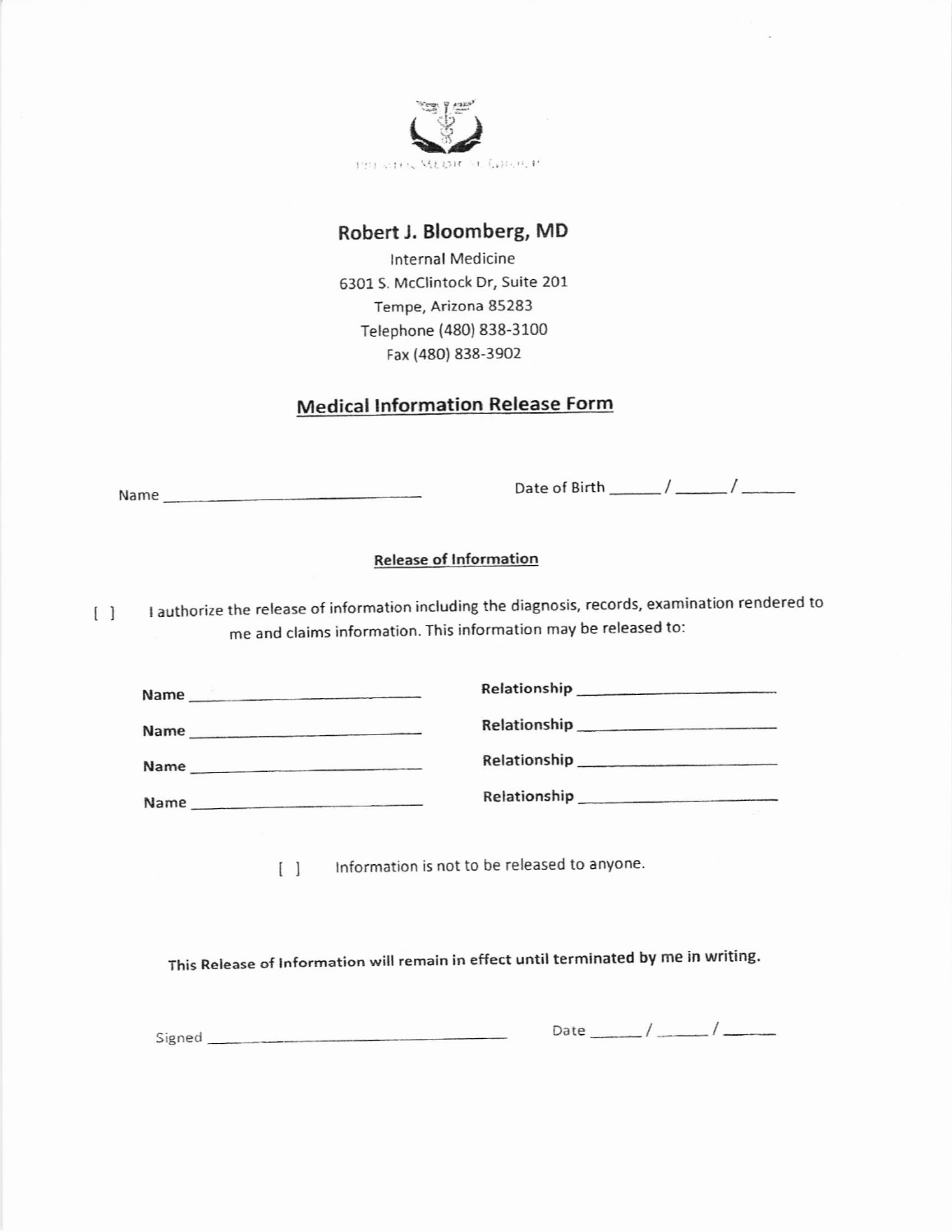# Health lnformation Exchange

Your healthcare provider participates in a non-profit, non-governmental health information exchange (HIE) called Health Current. It will not cost you anything and can help your doctor, healthcare providers, and health plans better coordinate your care, by allowing your providers to securely access your health records.

# The following types of health information may be available:

- . Hospital records
- . Medical history
- . Medications
- . Allergies
- . Lab test results
- . Radiology rePorts
- o Clinic and doctor visit information
- Health plan enrollment and eligibility
- . Other information helpful for your treatment

By signing below, I acknowledge I have received, read, and understand the Notice of Health Information Practices regarding my provider's participation in the statewide Health Information Exchange (HIE), OR that I have previously received this information and decline another copy.

Full name

DOB

Signature

Today's date